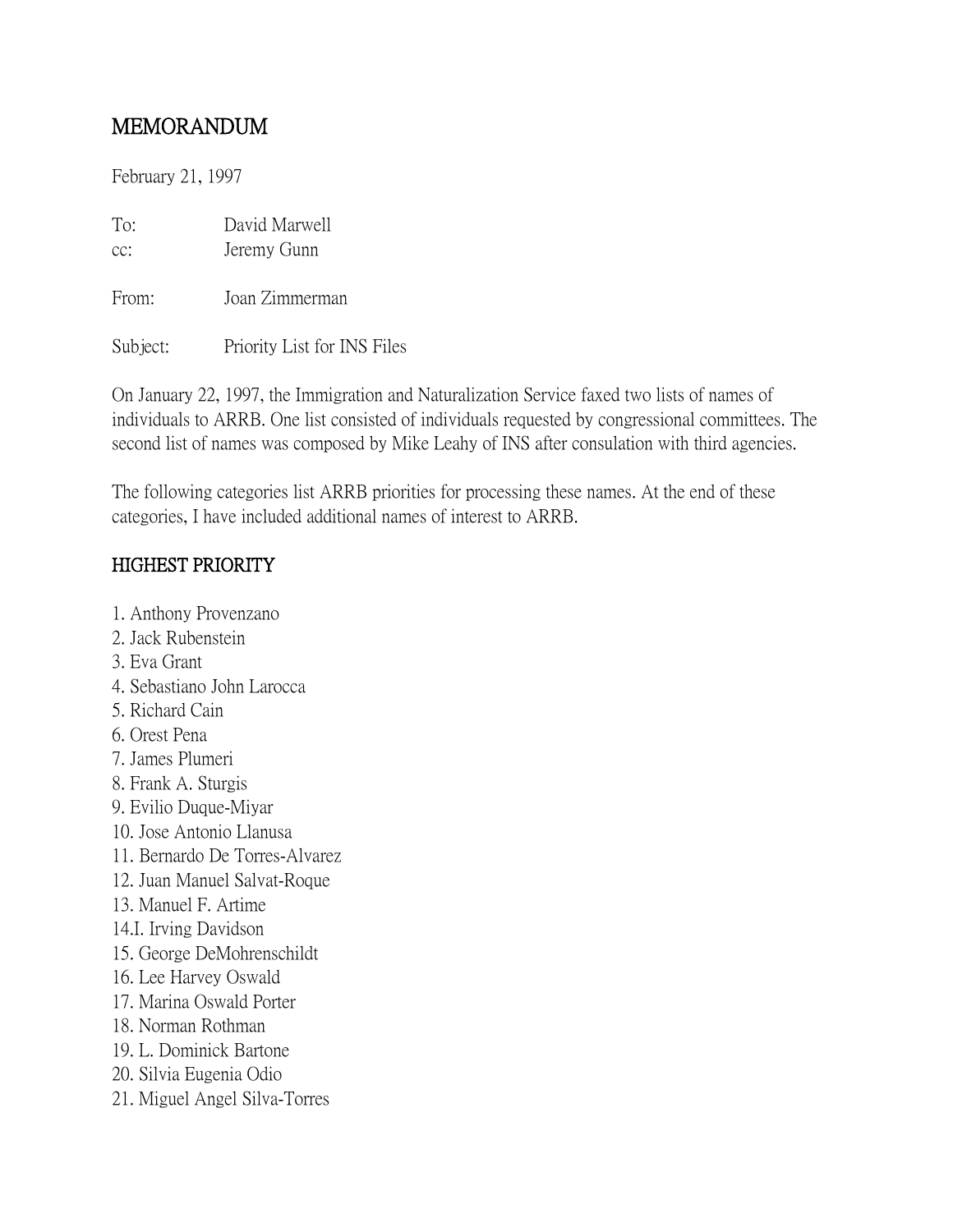- 22. Carlos Jose Bringuer
- 23. Sergio Arcacha-Smith
- 24. David William Ferrie
- 25. Carlos Marcello
- 26. Patrick Leonard
- 27. R.D. Matthews
- 28. Joseph F. Civello
- 29. Manuel Antonio Loredo Varonay
- 30. Antonio Guillermo Rodriguez-Jones

### HIGH PRIORITY

- 1. Nestor Castellanos
- 2. Nofio Joseph Pecora
- 3. Joseph Albert Poretto
- 4. Francisco Chavez
- 5. Duran Frank Chavez
- 6. Hymen Rubenstein
- 7. Murray Miller
- 8. Frank O. Chavez
- 9. Herman Greenspan
- 10. Eloy Gutierrez-Menoyo
- 11. Martin Gabriel Zamora-Fox
- 12. M. Edward Ivan Arthur
- 13. Salvadore Gianello (aka "Sally Burns"or Salvadore Granello)
- 14. Helen Afance Roan (Conley)
- 15. Benny Binion
- 16. Joe Campisi
- 17. Sam Campisi
- 18. Milton Jaffe
- 19. Pedro Digno Fox-Zamora
- 20. Joseph Stein

## MEDIUM PRIORITY

- 1. Luis Euselio Balbuena-Calzadillo
- 2. J. Edward Browder, Jr.
- 3. Victor Dominaon (Dimonador)Espinosa-Hernandez
- 4. Eduardo Julius Whitehouse
- 5. Carlos Eduardo Hernandez-Sanchez
- 6. Jorge Alonso-Pujol y Bermudez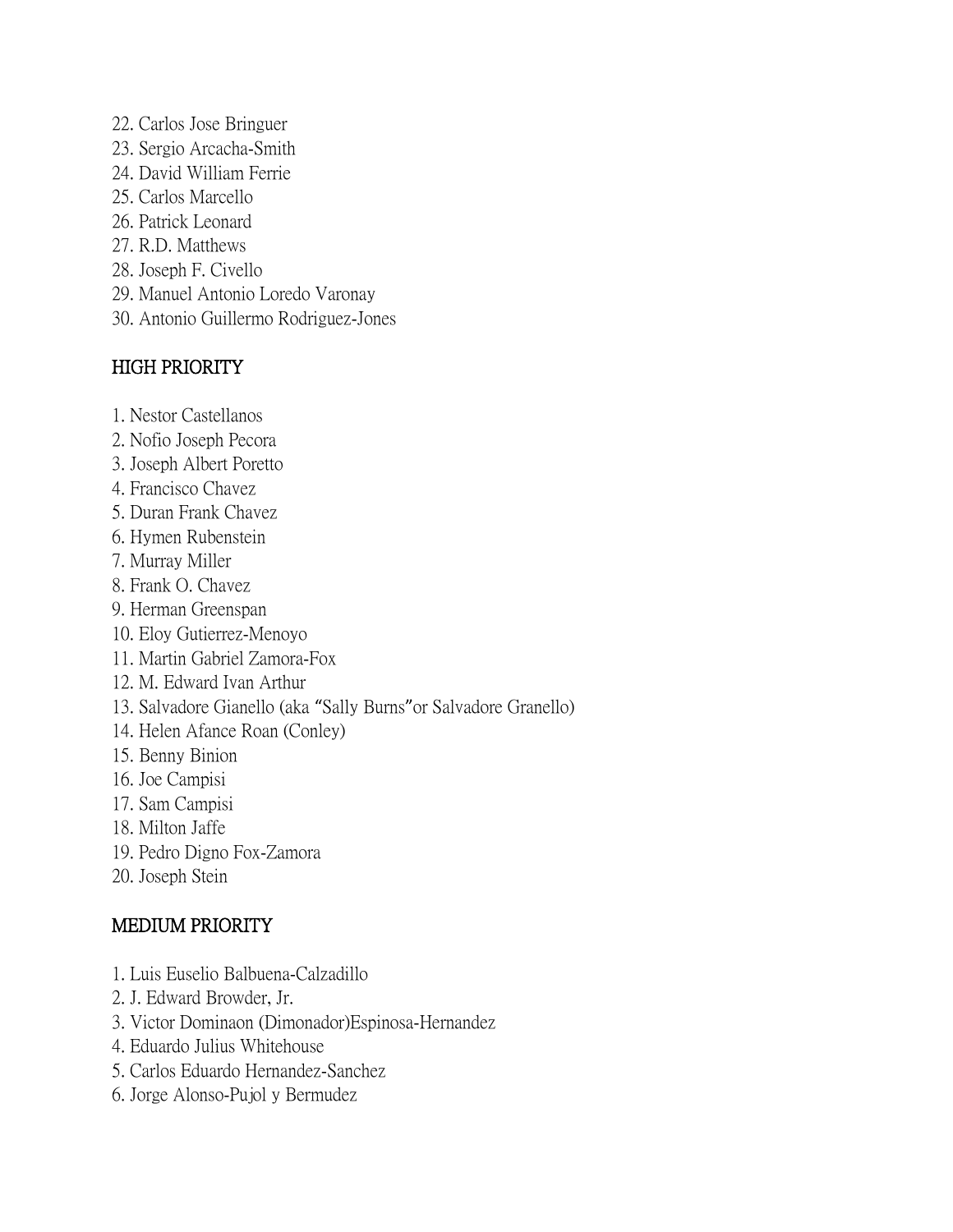- 7. Santiago Alvarez-Rodriguez
- 8. Dalton Joseph Smith
- 9. Gus Alex

#### ADDITIONAL NAMES TO SEARCH

- 1. Pedro Luis Diaz Lanz (INS No. A10 176 250)
- 2. Frank Fiorini
- 3. Macho Gener
- 4. Meyer Lansky
- 5. Paulino Sierra Martinez
- 6. Rolando Masferrer (Rojas)
- 7. Gilberto Alvaredo Ugarte
- 8. Antonio Veciana
- 9. Juan Martino (Johnny [Juan] V. Martino)
- 10. Sam Paxton (Salvadore Amarena)
- 11. Carl Roppolo
- 12. Carlos Rodriguez Quesada
- 13. Eusebio Asque (Pedro Gutierrez Valencia)
- 14. Angel Santos Bush
- 15. Luisa Calderon Carralero
- 16. Orlando Bosch Avila
- 17. Quentin Pino Machado
- 18. John Roselli